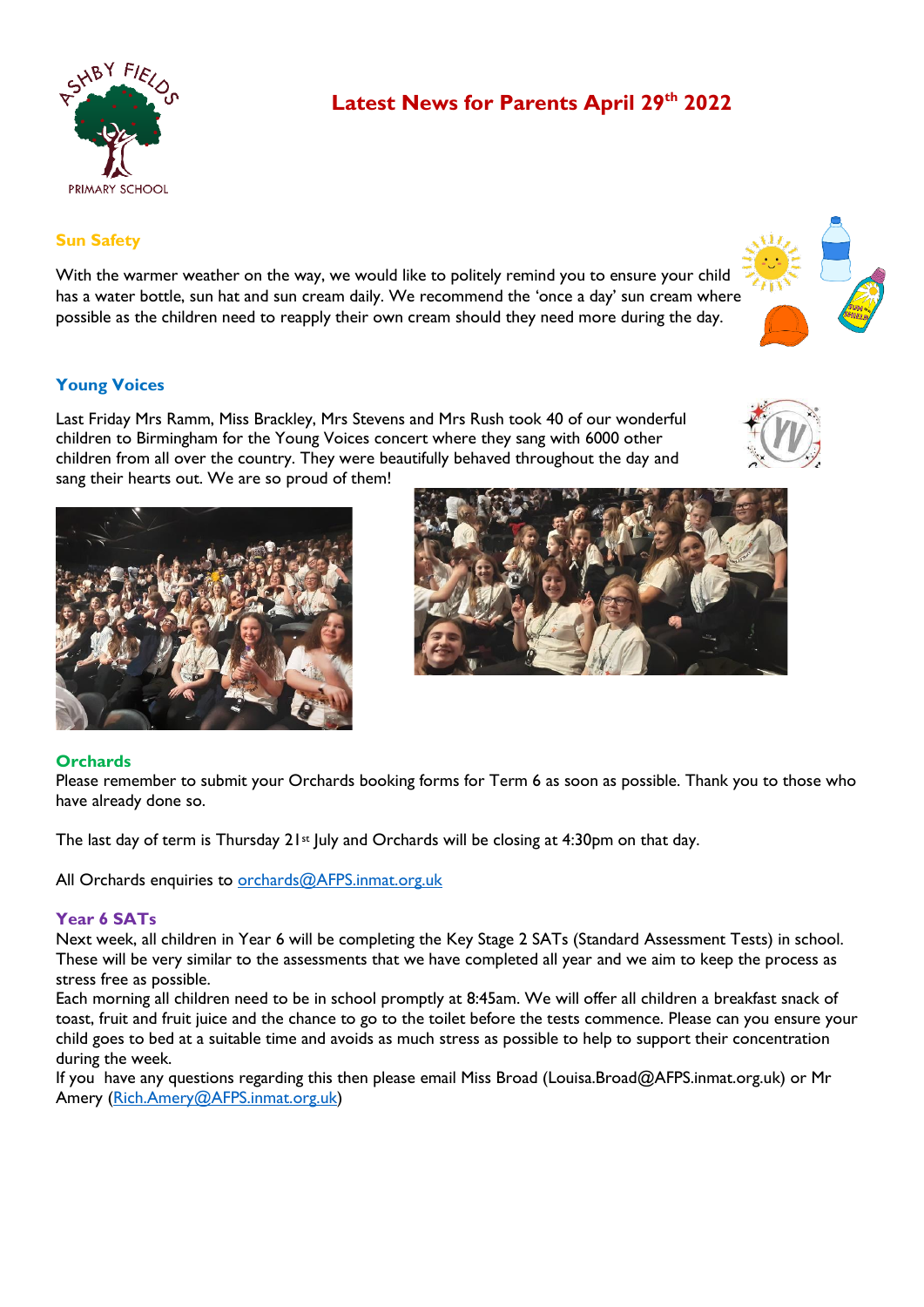# **Half Term Swimming Lessons**

Daventry Leisure Centre have informed us of an opportunity for Intensive swimming lessons over the half term holiday. Please contact them for further information.

### **Sports Day**

This year our sports day will be held on Friday 8th July 2022. More details will follow closer to the time, but parents will be able to join their children to watch them take-part in all of the events.

# **Site Supervisor Vacancy**

### **Would you like to join our friendly team?**

InMAT are looking to appoint a Site Supervisor at Ashby Fields Primary School. Maintaining our buildings and facilities to a high standard. The successful applicant will be required to work as a member of our team whilst ensuring they work with commitment and dedication to look after buildings.

The post holder will be responsible for the day-to-day development, safety, security and maintenance of the school sites and buildings. This requires involvement in the planning of such matters, the monitoring and supervision of external contractors.

If you would like more information then please don't hesitate to contact us either by telephoning the office team on 01327 310068 or emailing me [jac.johnson@afps.inmat.org.uk](mailto:jac.johnson@afps.inmat.org.uk).

# **Daventry Platinum Photography Competition**



#### **Improved Communication**

Parents and carers should have received a message inviting you to sign up for our new Arbor parent portal – this will allow us to communicate with you far more effectively.

Please download the app as soon as possible to avoid missing out.

If you have yet to receive a message from us regarding this service, then please make one of the office team aware.

#### Arbor parent portal Shortly, you will receive an email, containing a link to access your new Arbor ap From 1st April all communication between our parents and the school will be via the Arbor The link will take you to Arbor's website where you will be asked to input you app, which may be accessed via your phone or computer/tablet username (your email) then click "forgot  $\frac{1}{100}$  $\Box$ password" this will allow you to set your The app is free to download and is available from your app store. password this will allow<br>password and then login a to Arbor at Achby Eigidel Both  $1^{st}$  and  $2^{nd}$  contacts for your child will<br>be able to download the app as long as we<br>have both your email addresses, you will<br>automatically get an email. If you have more than one child at the school, you will be able to choose which child to view Look out for in-app messages and emails! Look out for in-app messages and emails:<br>Notifications will pop up on your phone to<br>let you know, you have a message to view.<br>(Make sure your notifications are on) Going forward, trips and Orchards will all be<br>managed through the app too. ave trouble setting up your passv<br>ineral questions about the Parent If you do not receive an email, it may because your details hasn't been updated  $Q$  $\boxed{24}$ In this instance, please contact the office

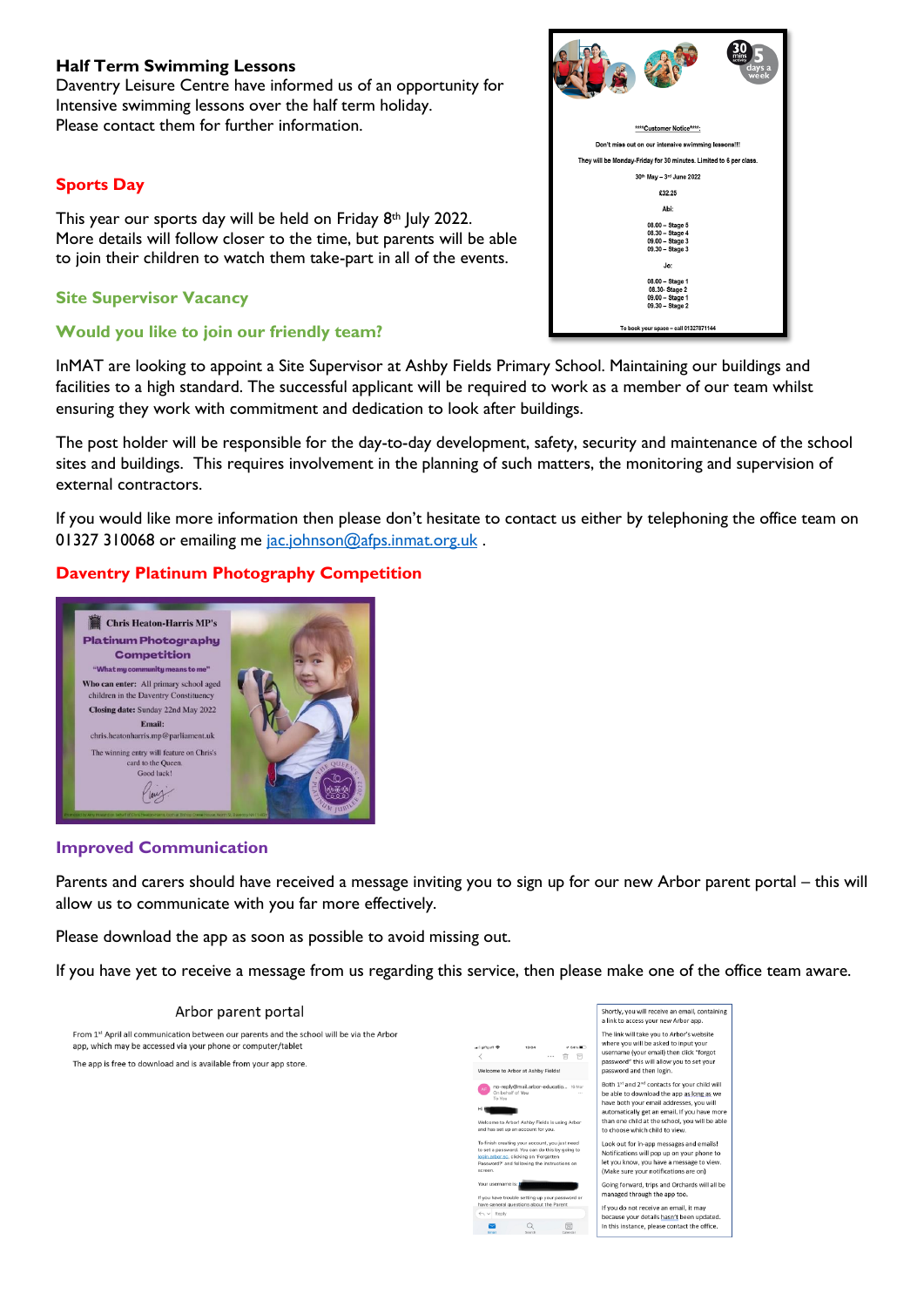# **Book Swap Boxes**

Please remember we have book swap boxes in every classroom. Children are invited to bring in any books they have read and no longer want to swap via their swap box.

#### **Awards**

Congratulations to our amazing children who have received an award this week. I am very proud of you.

| <b>Best Effort Award</b><br>2nd May 2022 |              |                                                                                                                                                                                        |  |
|------------------------------------------|--------------|----------------------------------------------------------------------------------------------------------------------------------------------------------------------------------------|--|
| <b>Name of Child</b>                     | <b>Class</b> | Reason                                                                                                                                                                                 |  |
| David A                                  | Riley        | For excellent homework and fabulous reading.                                                                                                                                           |  |
| Sofia M                                  | Kandinsky    | For taking lots of time and effort to complete her creative rainbow job.                                                                                                               |  |
| Gracie Ashfield                          | Klimt        | For challenging herself and consistently demonstrating a positive<br>attitude towards her work.                                                                                        |  |
| Andrei Mereacre                          | Kahlo        | For being brave and showing perseverance when communicating with<br>his friends.                                                                                                       |  |
| Caiden Brennan                           | Van Gogh     | For being amazing in French with saying and writing the seasons. Well<br>done!                                                                                                         |  |
| Ava-Louise Watters                       | Monet        | For chopping fruit and vegetables up in DT safely using the bridge<br>technique.                                                                                                       |  |
| Aletheia Masters                         | Moore        | For having a very positive attitude towards her work this week.                                                                                                                        |  |
| Radovan Kekel                            | Michelangelo | For trying so hard at school this week despite having hurt his foot and<br>fractured his wrist and having them both in splint or plaster!                                              |  |
| <b>Riley Nixon</b>                       | Dali         | He has gone above and beyond with his learning this week, he has<br>worked so hard in all that he has done and is a lot more willing to share<br>his ideas with the class, great work! |  |
| Holly Wainwright                         | Miro         | For being a delightful ambassador for Miro, ensuring her new friend felt<br>welcomed into our class.                                                                                   |  |
| Alfie G                                  | Hockney      | For a great start and enthusiasm in Year 5. It's lovely having you Alfie.                                                                                                              |  |
| <b>Banksy Class!</b>                     | Banksy       | For demonstrating a fantastic attitude to their learning prior to SATS!<br>You will ALL do yourselves proud!                                                                           |  |
| <b>Maisie Daniels</b>                    | Swoon        | For a consistent, hardworking attitude towards learning this week.                                                                                                                     |  |
| <b>Writing of the Week</b>               |              |                                                                                                                                                                                        |  |
| <b>Name of Child</b>                     | <b>Class</b> | Reason                                                                                                                                                                                 |  |
| Evie Noon                                | Riley        | For amazing writing in both her homework and class work.                                                                                                                               |  |
| Georgia Nash                             | Kandinsky    | Super writing about Eid.                                                                                                                                                               |  |
| Caitlin Caunt                            | Klimt        | For sharing her imaginative ideas and having a positive attitude<br>towards her writing.                                                                                               |  |
| Aviel Munteanu                           | Kahlo        | For creating an excellent set of instructions on how to care for a<br>hamster. Fantastic job Aviel.                                                                                    |  |
| Lexi Mourton                             | Van Gogh     | For being awesome in Phonics. She used inverted commas perfectly<br>and wrote in beautiful Kinetic Letters.                                                                            |  |
| Amelia Curtis                            | Monet        | For using fantastic vocabulary in her narrative.                                                                                                                                       |  |
| Maria Nastase                            | Moore        | For writing some beautiful sentences about the three little pigs<br>including some fabulous adjectives to describe the pig's appearance<br>and wolf's feelings.                        |  |
| Tommy Southern                           | Michelangelo | For some great examples of fronted adverbials in his story.                                                                                                                            |  |
| Dominic Munley                           | Dali         | For writing a fantastic piece on the Iron Man, he used lovely similes<br>and personification. Good work!                                                                               |  |
| Sebastian Turea                          | Miro         | For including adventurous vocabulary to improve the quality of his<br>work.                                                                                                            |  |
| Melissa Juncu                            | Hockney      | For some thoughtful and inspiring ideas when writing our narrative -<br>Zoo.                                                                                                           |  |
| <b>Hugo Neary</b>                        | Swoon        | For adding more detail to his inference answers in reading.                                                                                                                            |  |